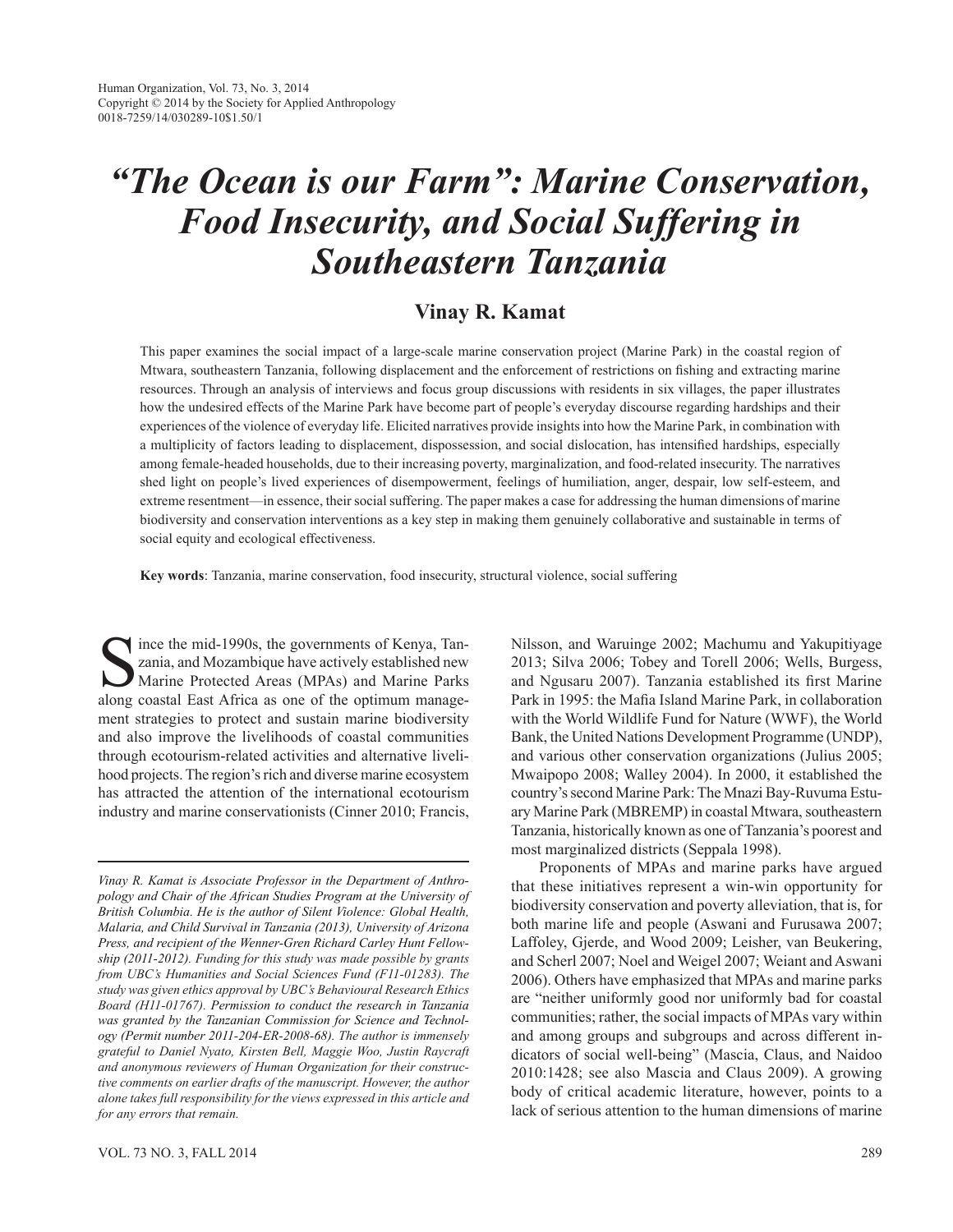biodiversity conservation that has resulted in many failed projects (Benjaminsen and Bryceson 2012; Christie 2004; Christie et al. 2009; Jentoft, Cheunpagdee, and Fernandez 2011). Anthropologists in particular have argued for paying closer attention to the social and cultural dimensions of MPAs. They have demonstrated that inter-stakeholder conflicts are inevitable in the establishment and maintenance of MPAs and marine parks, especially when they are largely driven by non-local residents' expert knowledge and political-economic motives (Gray 2010; Levine 2004; McClanahan et al. 2009; Walley 2004). For example, Rosendo et al. (2011:64) argue that "presenting MPAs featuring no-take zones as win-win solutions for conservation and livelihoods may only serve to produce frustration and antagonism amongst local communities for being misled."

A number of anthropologists and marine biodiversity conservationists have argued that no MPA can succeed without the local communities' support (Blount and Pitchon 2007; Charles and Wilson 2009; Christie et al. 2004; Christie et al. 2009). Unless there is significant involvement of local marine resource users and communities in the choice of marine conservation tools, MPAs may alienate local communities, thereby failing to alleviate poverty and promote sustainable resource use (Rosendo et al. 2011; Voyer, Gladstone, and Goodall 2013).

This paper aims to draw attention to the human dimensions of the MBREMP (hereafter Marine Park) with particular reference to food security concerns among the residents of the villages located within the Marine Park's catchment area. I draw on ethnographic research conducted in the Rural Mtwara peninsula in 2010 and 2011, the site where the Marine Park has been established, and examine local perceptions of food availability, accessibility, changes in modes of food acquisition, experiences of food insecurity (food deprivation, insufficient food), and the potential health impact of food insecurity particularly on women and young children, since the Marine Park's implementation. I illustrate how some of the Marine Park's undesired effects have become part of people's everyday discourse regarding hardships, their experiences of the violence of everyday life, and social suffering. Social suffering represents the lived experience of the social damage inflicted by those in power on the least powerful—especially exclusion and the feelings this produces (Bourdieu 1999; Farmer 2004; Frost and Hoggett 2008; Kleinman, Das, and Lock 1997). While the ostensible and laudable goal of the Marine Park is to integrate conservation with development through community participation, without the necessary social safety nets in place, its goal can more appropriately be described as conservation through community compliance, which actually undermines economic and social development. The negligible capital and limited fishing gear and facilities needed to pursue environmentally and economically sustainable fishing have increased people's sense of social and economic vulnerability, dislocation, and dispossession. There is increasing cynicism, feelings of resentment, and hostility among the people, especially toward anyone connected with

the Marine Park. The implementation of "no-take zones" as a conservation tool has put the park managers in direct conflict with some of the indigenous fishers. Park officials are known to bring in military personnel to physically intimidate people who violate the Park's restrictions. The punishment for infractions of legitimate rules often includes the confiscation of nets and boats, leading to further impoverishment (Robinson, Albers, and Kirama 2012).

I argue that the top-down manner in which the Marine Park has been implemented in the Mtwara region is constitutive of structural violence. It has deepened structures of inequality and constrained agency, especially among those who are already impoverished and marginalized, such that their fundamental human needs, especially food security, are neglected. This structural violence has in turn intensified suffering, especially among female-headed households, due to their increasing poverty, marginalization, social disarticulation, and everyday food-related insecurity. The emphasis on food security concerns in this paper is significant because of the ethnographically visible impact that conservation projects have on people's access to food, following displacement and the enforcement of restrictions.

In the next section, I provide a brief description of the research setting and the people who live in the villages that come under the Marine Park's catchment area. This is followed by a description of the methods used to gather the data that form the basis of this paper. The paper's middle section focuses on narratives of food insecurity and local response to the Marine Park. Next, through a discussion of the key findings, I elaborate on the larger implications of the problem at hand for the Marine Park's sustainability and food security among those affected by the project. Finally, I point to some of the challenges that inhere in marine conservation and argue for making the Marine Park genuinely pro-people so that it is beneficial for local communities and for marine biodiversity.

## **Research Context**

The Mnazi Bay-Ruvuma Estuary Marine Park covers an area of approximately 650 km<sup>2</sup> of which approximately 430 km<sup>2</sup> is sea and 220 km<sup>2</sup> is terrestrial. It covers 45 km of coast, with reefs, dunes, mangroves, wetlands, coastal lagoons, three main islands, the Ruvuma River estuary, and encloses 15 villages with a total population of approximately 30,000. The majority of the people who live in these villages identify as the Makonde—the largest and dominant ethnic group in the Mtwara region. Most of them are bi-lingual; they speak KiMakonde and KiSwahili. Even by Tanzanian standards they are poor, disadvantaged, and heavily dependent on subsistence farming and marine-related and coastal activities, including fishing (Harrison 2005; Malleret 2004; Malleret and Simbua 2004). Most villagers live in thatched mud houses; none of the villages have been connected to the national electricity grid, although a few households have recently invested in solar panels. The sandy infertile soil and the government's decision to move people out of their farms along the coast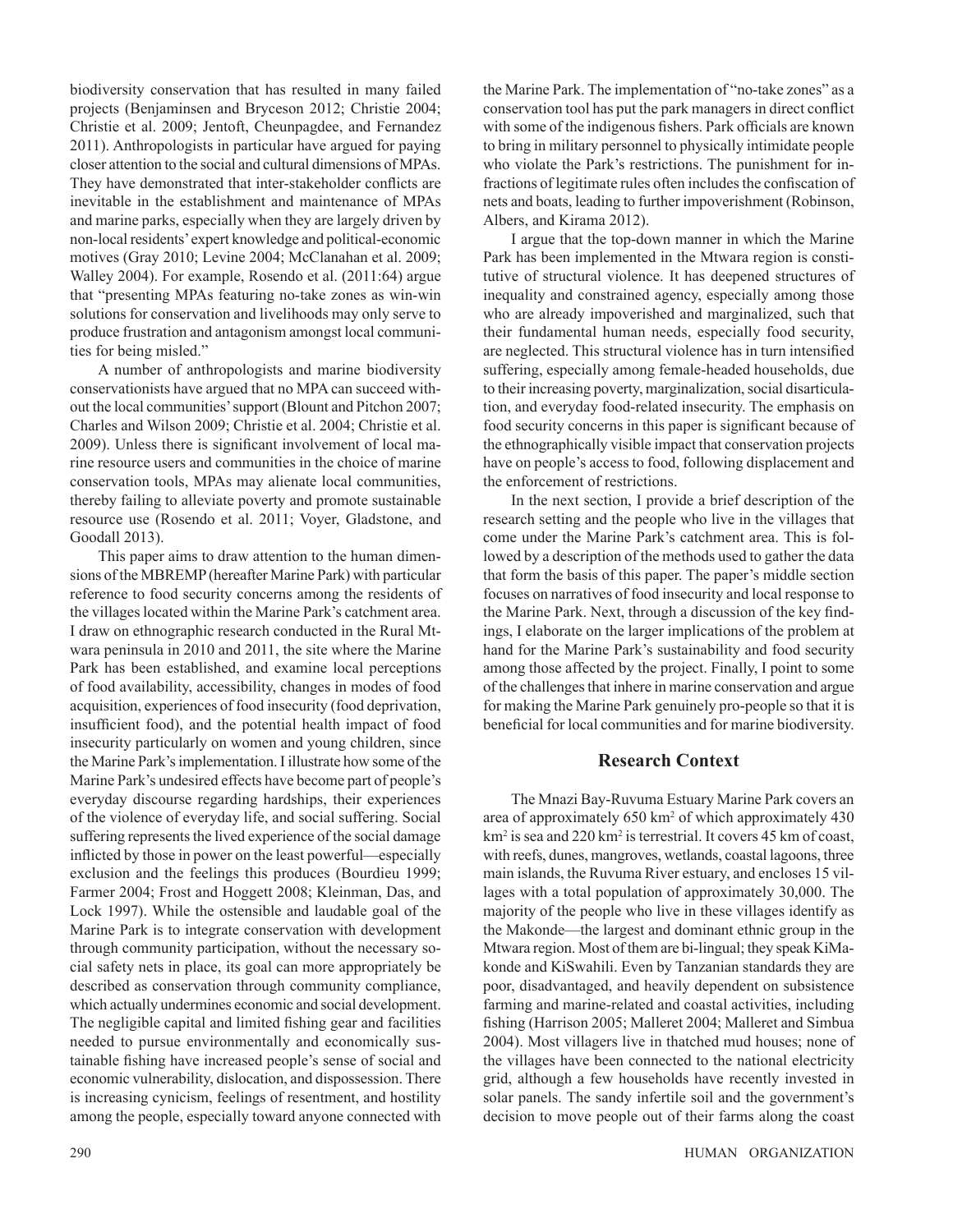as part of the conservation (Marine Park) and development (expansion of the Mtwara Port) strategy have contributed to the lack of serious farming activities in these villages and intensified their dependence on the ocean.

The Marine Park's stated goal is to contribute to marine ecosystem sustainability while also improving the local communities' livelihoods through alternative livelihood projects and the promotion of ecotourism in the area (MNRT 2005). Thus, the Marine Park was established in this region not just to protect marine life but also as a development endeavor based on the principles of community participation.

Although the Marine Park's declared strategy is "collaborative management through community participation" (MNRT 2005:30), the project has created new physical boundaries and restricted people's access to the coastal waters, traditional fishing grounds, and in some cases, ancestral farming land. As I will show in the paper's middle section, the implementation of "no-take zones" and "buffer zones" as part of the conservation strategy has put the Marine Park managers in direct conflict with some of the purported beneficiaries, who believe that they are being unfairly prevented from accessing their traditional fishing waters (see also Gawler and Muhando 2004; Robinson, Albers, and Kirama 2012). Without alternative livelihood opportunities, both men and women experience the impact of restrictions placed on fishing and extracting marine resources. The region's growing poverty and limited access to fish and other marine resources has accentuated the involuntary out-migration of men, particularly artisanal fishers who have to go to other places, including Kilwa, Mafia, Dar es Salaam, Tanga, and Mozambique to fish as migrant fishers in search of a livelihood (Bunce, Brown, and Rosendo 2010). A vast majority of the households from all the villages where this study was conducted had at least one male person who had recently migrated elsewhere or was engaged in fishing or some other livelihood activity away from Mtwara. Women, especially single mothers, who are dependent on the ocean and harvest fish and other marine resources in the nearshore areas using small fine mesh nets and cloth for household food security and sale, are also affected by the restrictions, a point I will return to later in the paper.

In rural Mtwara, not all those who live within the Marine Park's catchment area have uniformly experienced its impact. This is because not all villages that come under the Park's catchment are "fishing villages"; some of the villages are located several kilometers away from the coast or the banks of the Ruvuma River. Households in these villages rely mostly on farming and only occasionally take to fishing. The Marine Park's impact is most directly and severely felt by households in villages that are close to the coast (sea bordering) and which are heavily dependent on fishing and marine-related activities as a means to earn their livelihood. Furthermore, there is significant variation within and among the different villages and local residents in terms of their dependence on the ocean as a source of livelihood. Additionally, the Marine Park has been implemented in a staggered manner. At the time of this study, the project was still in the early stages of its implementation. Only Msimbati had a reasonably well-developed facility designated as a Marine Park, with a furnished office, a tollgate, and stipulated fees for visitors to enter the park and make use of the facilities. As such, it was a "showcase village" meant to impress visitors and international donors. While villages such as Msimbati, Nalingu, and Mkubiru have been affected by the restrictions, other slated villages are likely to be affected as they gradually get incorporated into the project's domain. Because of the strong and extended social and family networks among those living in different villages, however, discerning the net effect of the project on individual villages and households remains a challenge.

#### **Methods**

Data were gathered in two stages using a combination of methods: participant observation, interviews, and focus group discussions (FGDs). During the June to August 2010 fieldwork phase, pilot research was conducted in three contiguous villages: Msangamkuu, Namera, and Sinde. Interviews were conducted with the *mwenyekiti* (village chairperson) and the *mtendaji* (village executive officer) in each of the three villages. This was followed by preliminary interviews with a convenience sample of 60 individuals in total who were purposively selected: 10 men and 10 women in each of the three villages and six focus group discussions (three women's groups and three men's groups, with a total of 36 participants in the discussions). This phase of the study focused on general questions pertaining to development issues and livelihood strategies; the opportunity was used to build rapport with the local leadership and the residents of the three villages. Given the sensitive nature of the research topic and the context of the local politics and violence associated with the Marine Park in some of the villages (see Malleret 2004), questions pertaining to the Marine Park were asked in general terms without going into the specifics of its impact on people's livelihood concerns.

During the July to September 2011 fieldwork phase, research was focused on six sea-bordering villages: (1) Msimbati (931 households), (2) Nalingu (921 households), (3) Namera (560 households), (4) Mkubiru (457 households), (5) Msangamkuu (680 households), and (6) Sinde (938 households) (total 4,487 households in 2011). This phase of the research specifically examined the perceived and observable impact of the Marine Park on people's livelihoods and food security. Interviews were first conducted with the village chairpersons and village executive officers in each of the six villages. Twelve village leaders were interviewed, followed by focus group discussions with six women's groups and six men's groups (six members in each focus group; total participants in the discussions = 72) in the six villages. Subsequently, interviews were conducted with 10 men and 10 women in each of the six villages (total interviewees = 120). Arrangements for the interviews and focus group discussions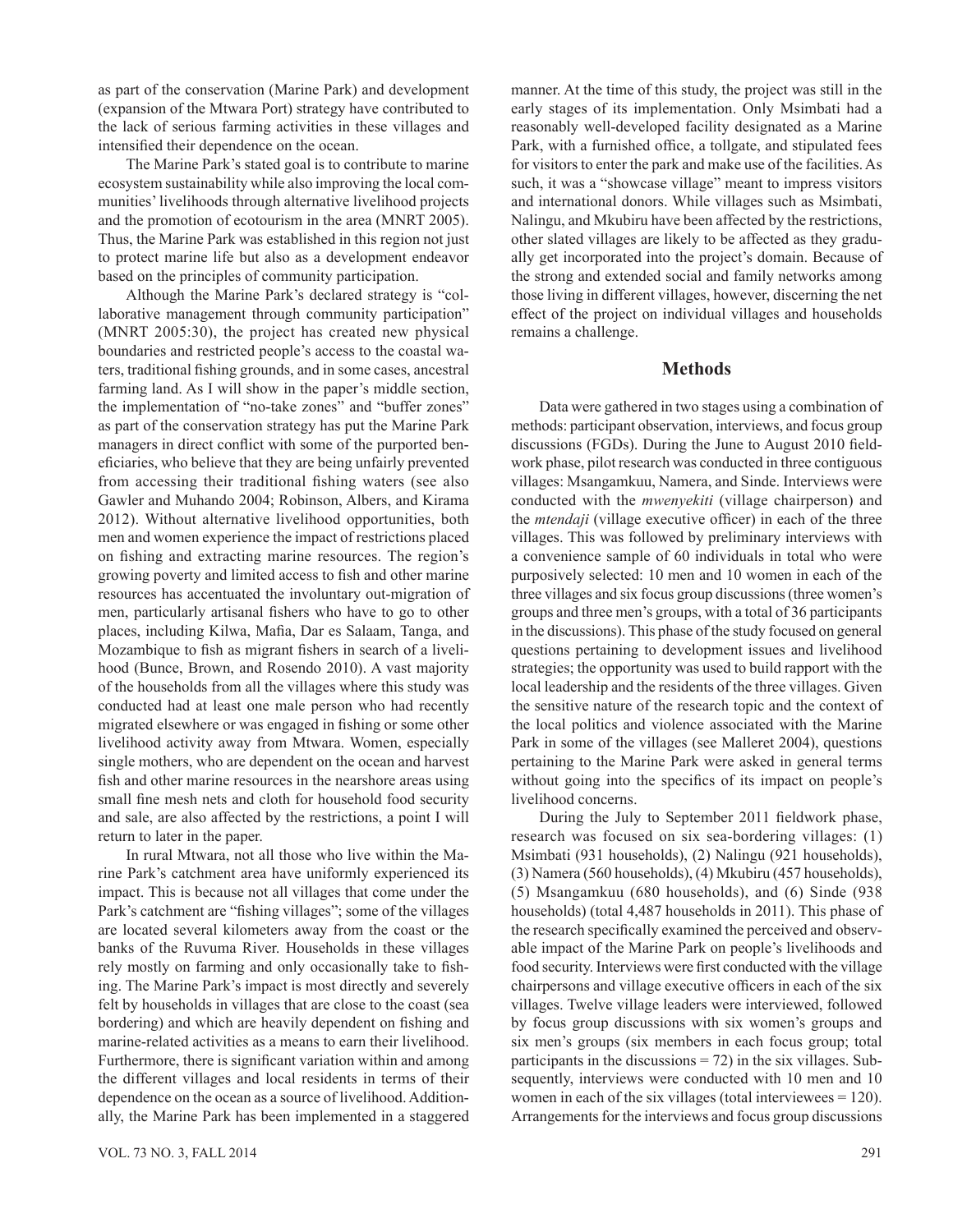were made in consultation with and full cooperation from the local leaders. They were asked to recommend the participants for the focus group discussion and also the interviews. This recruitment strategy was in acknowledgment of the local dynamics, especially the violence associated with the Marine Park, that would have made it impossible to interview villagers and to conduct focus group discussions in the affected villages without the local leaders' explicit support. None of the villagers would have come forward on their own to be interviewed unless they had received their leaders' permission. The recruitment process was conducted in good faith, and the study participants were fairly well represented in terms of their age, gender and socioeconomic status in the villages—from those who were relatively wealthy, to the very poor, including single mothers and widows.

## **Changing Food Availability, Accessibility, and Utilization**

*Ukame* (drought), *wasi wasi wa chakula* (food insecurity), and *maisha wa njaa* (life of hunger) are not a recent phenomenon in the rural Mtwara region. In Msangamkuu village, for example, a chart chronicling key memorable events in the villagers' collective memory, displayed inside the Village Executive Officer's office, indicates 1941 as the year of *njaa—*when many people died of hunger, starvation, and disease in the village. Even so, nearly all those who participated in this study repeatedly emphasized that until as recently as five years ago, food was sufficient, if not plentiful in their villages, and they were able to eat well.

When interviewees and participants in FGDs were asked about the number of *milo* (full meals) they normally ate daily, nearly 90 percent said that they eat only two (breakfast and an early dinner), instead of three meals: breakfast, lunch, and dinner. They usually eat *muhogo* (deep-fried cassava), *maharage mekundu* (boiled red kidney beans), chapatti, or *mandazi* or *vitumbua* (a sweet fried bun) as snack (breakfast) in the morning, along with *chai kavu* (black tea) or just *uji* (thin porridge) made from cornmeal. They chew on raw cassava in the afternoon and finish with an early dinner, which is usually regarded as the day's "real meal." This comprises *ugali* (thick porridge made from maize flour) and occasionally *ubwabwa* (cooked rice). Fish serves as a relish and not the main dish. A large majority of the people from all six villages were very concerned about their accessibility to food during the last five or six years. They asserted that, on one hand, there has been a precipitous decline in the availability of fish in their traditional fishing waters, and, on the other, crop yields have also worsened. This has led them to rely on store-bought food grains, cereals, and flour, which has accentuated their poverty. The need for cash to buy food has increased. They also claimed that in the past there was plenty of fish in the ocean, and the land was fertile and yielded sufficient crops; people would eat three times a day: breakfast, lunch, and dinner. But in the last five or six years, there has been a significant decline in crop yields. Because of the declining access to locally grown food, an increasing number of people have

been eating one or two instead of three meals a day (including breakfast), and their meals consist of mainly starchy food such as cassava. Given the changing food availability and accessibility in the region, people have adopted significant changes in their traditional diets and food consumption practices, including skipping meals because of lack of food in the household.

Although the pattern of food availability, accessibility, and utilization tends to vary across the seasons, the household's socioeconomic status, including whether the household is female headed or dual-headed and whether the household is predominantly reliant on fishing or farming, the most common response to questions regarding food security was that people are increasingly experiencing food insecurity and hunger, leading to chronic *utapiamlo* (malnutrition). None of this is to suggest that at the time of this study the people living inside the Marine Park's catchment area were experiencing chronic starvation. However, people were seriously concerned about their inability to ensure that they had sufficient *usalama ya chakula* (food security). As Amina, a 34-year-old single mother of three young children from Msangamkuu village put it: "Our children are used to it; if we tell them that there is nothing for dinner tonight, they don't complain, they understand. They just drink some water and go to sleep…they are used to it."

Respondents offered several possible reasons for the decline in crop yields in their respective villages. An oftrepeated comment was that *rutuba hamna* (the land has lost its fertility); *rutuba imepunga sana, ardhi haina mboleya* (the land is no longer fertile), or *ardhi imelala* (the land is sleeping). Mama Deo, a 51-year-old mother of nine children from Sinde village, articulated during a focus group discussion: "A few years ago, if we worked on two acres of land, we would get enough food to last us for six months, but now we get enough for maybe three months. So we have to rely on buying food from the grocery shops in the village or in Mtwara town. For that we need money, and we don't have money." According to Mama Deo, it was not the availability of food that was so much a concern for the people in her village, but its accessibility. Her narrative specifically points to the shifting patterns of, and reliance on, food that is not locally grown and hence the need for cash to buy food from grocery shops.

On a similar note, another male respondent, who was in his mid-50s and held a leadership position in the village, attributed the problem of *uhaba wa chakula* (food shortage) to land/soil degradation, poor fertility due to overuse, and the population increase in the villages. He explained:

These days we eat meals that are the size of a passport photo [i.e., small]. Compared to 5 or 10 years ago, today the land has lost its fertility. It's the same problem with the sea. A few years ago there were 30 fishermen, but now there are 130 fishers going to the sea. *Bahari imechoka. Bahari ikolikizo* (The ocean is tired. It's on leave). Everyone is fishing in the same area, and there are too many boats in the same area, so it is chaotic.

The above narrative segment highlights the interconnectedness between the land and the sea as far as people's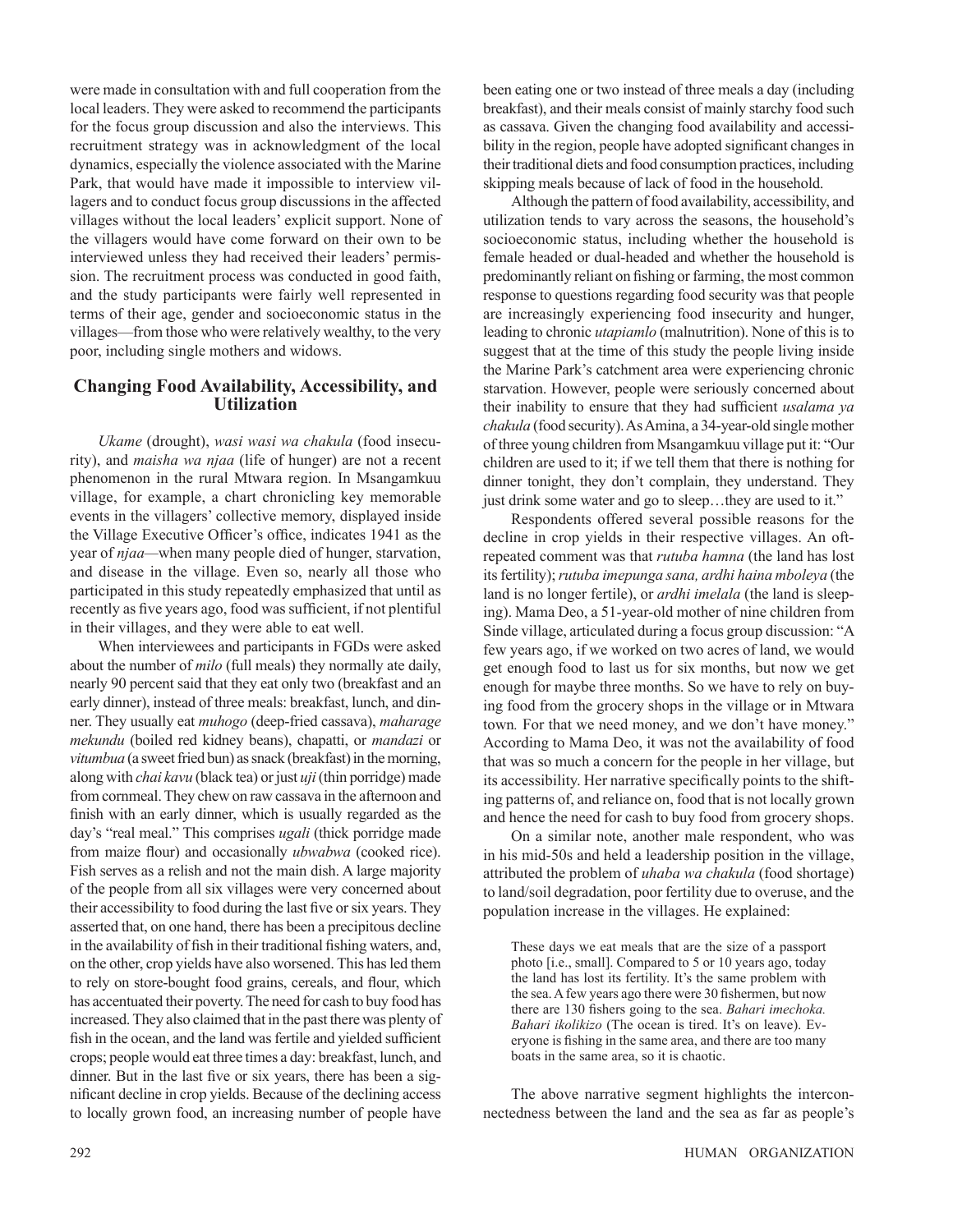livelihoods are concerned. While on one hand the land has lost its fertility and people are squeezed into smaller plots of infertile land, the population has also increased. Simultaneously, fishermen are finding it difficult to catch sufficient fish in the sea for consumption and sale because the fishing grounds are overcrowded due to restrictions (no take zones) put by the Marine Park, the competition is intense, and the fish stocks have drastically depleted.

Nearly everyone who participated in the study was pessimistic about the food situation, emphasizing that it was going to worsen over the years. Not everyone, however, made a direct connection between the implementation of the Marine Park and their deteriorating food security. This was because, first, at the time of data collection, the Marine Park was not fully established in all the 15 villages that come under its catchment area; it had not affected all the sea bordering villages equally. Second, even within villages directly affected by the demarcation of the "no take zones" the surveillance activities of the Marine Park rangers, and the confiscation of illegal fishing gears and dugout canoes, a significant proportion of the people were subsistence farmers; they were not fishers who relied mostly on the sea for their livelihood. Those who were solely reliant on fishing and marine extraction activities for their livelihood saw a direct connection between the implementation of the Marine Park and their deteriorating food security. They explained that the Marine Park's restrictions on their fishing and marine extraction activities had limited their access to cash because they could not catch fish and sell it, which in turn had limited their access to "food" (flour, oil, vegetables) and other necessities that they would normally buy from the shops. As one male leader from Msangamkuu village put it:

Majority of the people in this village rely on the sea, so if you prevent them from fishing, without giving them any other alternative means of livelihood, they're going to be hungry; children are going to be malnourished, they are not going to go to school, they will not do well in their studies. They don't get food in the afternoon. So what's the use of saying that the *hifadhi* (conservation) has been successful when people here are hungry?

The lament that marine conservation had taken precedence over people's food security was pervasive in people's everyday discourse and in their interviews and focus group discussions. In elaborating on a similar concern, Asha, a 39-year-old mother of six children from Namera village who participated in a focus group discussion, highlighted the problems people in her village associate with the Marine Park:

These days, if we go to the sea, the Marine Park people chase us away, they take away our fish; and if we try to cultivate the land, the Mtwara Port people say that the land belongs to the government. People have become desperate. Some have even started stealing coconuts from other people's farms because they are hungry; they don't have anything else to eat. We have become like goats, chewing on what we get today because there's no guarantee that we will have enough food tomorrow…. The Marine Park people have destroyed my husband's *mtumbwi* (boat) and confiscated his net (*wamenyang'anya nyavu*). It's the children who suffer; they don't get enough food to eat so they become malnourished, and they don't do well in school because they are hungry.

Asha's comment that some people have taken to stealing coconuts in a land where they grow in abundance is a moral commentary on the consequences of hunger and desperation. Furthermore, her self-deprecating remark that "we have become like goats" also speaks to the abjection that people experience because of food insecurity. And many other people who participated in this study corroborated her statement, with similar stories, that the harassment from the Marine Park authorities has had a direct, negative impact on their well-being. The case of BiMkubwa, a 32-year-old woman from Namera village, is illustrative of the cumulative effects of external interventions on people's well-being. At the time of the interview, she was living with her husband, their four children, and four of her younger siblings. Following her mother's death, BiMkubwa had to take care of her four siblings. BiMkubwa was herself unwell at the time; she had been diagnosed with anxiety and hypertension and was on medications. BiMkubwa's family had lost the ancestral agricultural land to the Mtwara Port and the Marine Park, and this had plunged her family into a spiral of vulnerability and suffering. She explained:

Before these projects, we used to eat three or even four times a day because we would plant a lot of vegetables and fruits in our farms. Now we eat only two times, including chai and some snack in the morning. My father lost all his land to these projects, and the Marine Park people confiscated all his boats and nets…. It was a huge piece of land, with 200 coconut trees and 130 cashew trees. Now if I want to buy a small piece of land to build my own house, it's going to cost me Tsh 200,000 (\$150). Where can I get that kind of money? I'm very worried. I'm suffering from BP (hypertension…shows tablets).

As with BiMkubwa, many other respondents who had lost their main source of livelihood and food security, conveyed a sense of hopelessness and desperation in their narratives.

More so than the other affected villages, the people of Nalingu are overwhelmingly dependent on the ocean for their livelihood, and only a few have taken to alternative sources of income generation. As such, they have adopted an openly confrontational stance against the Marine Park authorities since the project's inception (cf. Malleret 2004; Robinson, Albers, and Kirama 2012). Following violent *mzozo* (confrontations) between the Marine Park authorities/security forces and the people of Nalingu, the local leadership resolved to disregard the Marine Park authorities' restrictions. Many villagers see the Marine Park as a threat to their livelihood. As one 38-year-old participant from the women's focus group discussion in Nalingu village stated: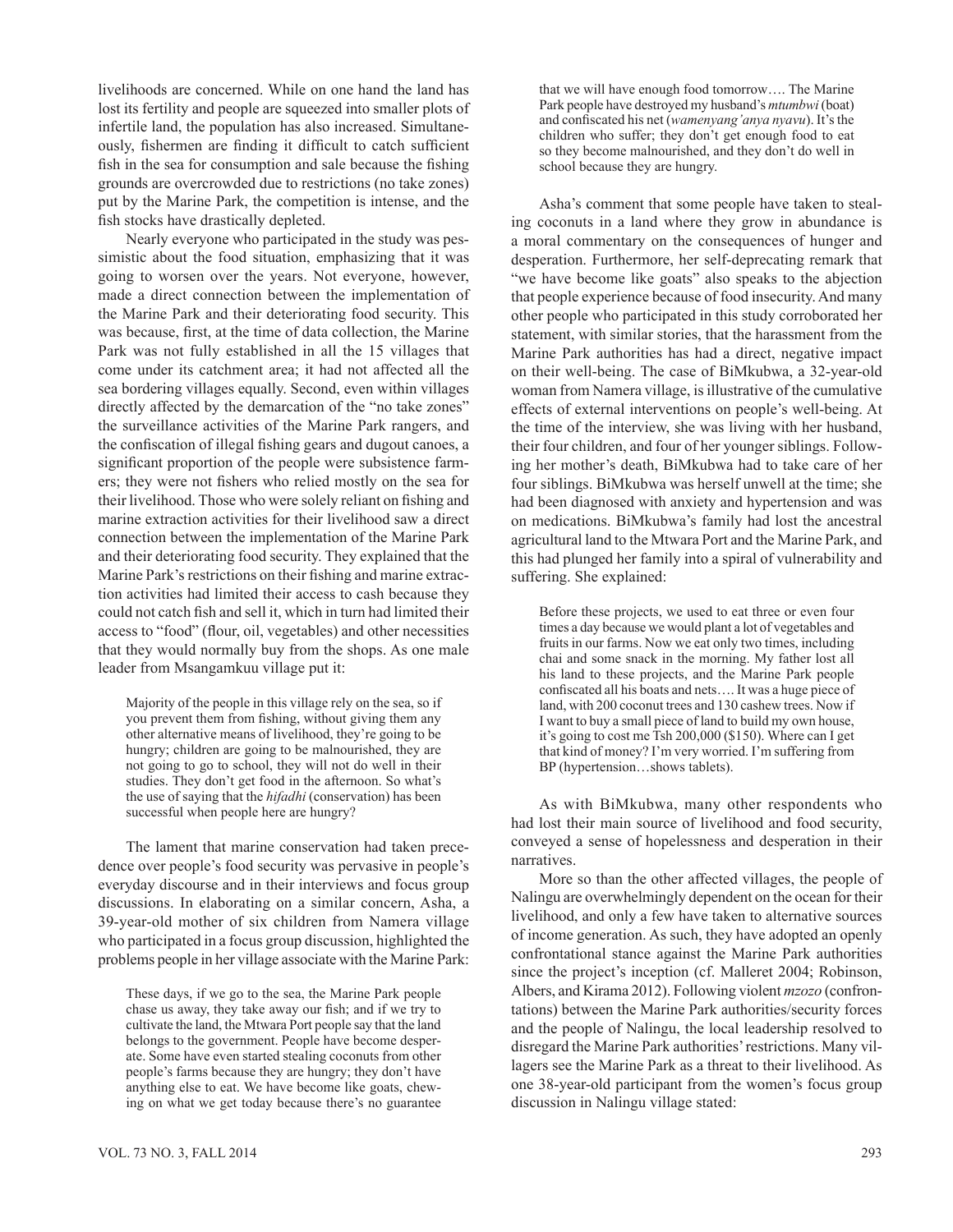They say that we the people of Nalingu are ignorant; we don't understand; we are recalcitrant, violent and dangerous; that we don't cooperate. That's not true. We have a school, a health center, a government office, a warehouse, so it's not true that we have not cooperated with the government. But we really don't want to have anything to do with the Marine Park or the people who work for the Marine Park because we don't like the project. *Bahari ni shamba letu* … *kilimo chetu ni bahari tu*. (The ocean is our farm.) If we are not allowed to fish in the ocean, where will we get the money to buy food and send our children to school?

The above comment is offered as a corrective to the widely held perception that the people of Nalingu have a violent disposition toward the Marine Park. Instead, they are loath to comply with the Marine Park's restrictions because they have no other alternative but to rely on the ocean for their livelihood.

In condemning the Marine Park officers' truth claims and heavy-handedness in dealing with the people of Nalingu, one of the leaders had this to say:

The Marine Park people tell us that our fishing methods are not good; that we use nets that destroy corals and also small fish and eggs…but that's not true. They have only theoretical knowledge; they don't have practical knowledge like us…. We also use *tandilo* (beach seine) to catch fish. They say that it's *haramu* (illegal). We once asked the Marine Park people to go to the sea with us so that they see how we use the tandilo, but they refused and kept insisting that it is illegal. Because of all this misunderstanding, many people here are angry and have deliberately decided to use dynamite explosives for fishing.

The dissonance between the dominant, institutionalized discourse regarding the need to protect marine life from destructive fishing and marine extractive practices and the local discourse regarding the need to give credence to local knowledge and practices is hardly unique. It has also been observed and analyzed in the Mafia Island Marine Park's context and in the marine protected areas in Zanzibar (Levine 2007; Walley 2004). This is not to suggest that those who did not see a direct connection between the implementation of the Marine Park and their deteriorating food security were indifferent to the Marine Park. Significantly, the most prevailing response toward the Marine Park was one of negativity and cynicism, not only because it had brought them harm in the form of harassment and confiscation of their fishing gear, but more so because it had not brought them any tangible benefits or the promised *maendeleo* (development). Indeed, most of the respondents were unable to state or specify the ways in which the Marine Park had brought them any benefit. One male respondent in his late 60s from Mkubiru village explained:

The Marine Park project has been going on for a long time, but so far we haven't seen any development. On the contrary, the police have apprehended our people (mainly the youth) and sent them to jail. The *askari wa doria* (Marine Park patrol), have confiscated people's fishing nets and their boats, so people are afraid. Many are in jail, and cases are still going on in the courts. People have become increasingly poor. They are not fishing; they don't know what else to do. What's the use of conservation if people are going to be hungry?

Such discourses were predominantly about how the Marine Park has disrupted people's livelihoods. The rhetorical question: "What's the use of conservation if it's going to make life more difficult for the local residents?" or "What's the use of conservation if it's going to make people hungry?" was a common refrain.

# **Cultural Memory**

The vast majority of the people in the six villages were generally aware of the Marine Park's overall goals and its emphasis on marine life conservation. However, relatively few of them were aware of the Marine Park's history, the process that was involved in the planning and implementation of the project, particularly during the initial stages. The chairman of one of the villages explained:

In 2006, they [a delegation from the Ministry of Natural Resources and Tourism or *Mali Asili*] came and explained to us that the government had decided to set up a Marine Park; the goal was to protect marine life. They tried to convince us, but we did not accept their proposal right away because we were not sufficiently "educated" about the project, and we were also not convinced that the project would bring us benefits. We had heard from our relatives and friends who live on Mafia Island or those who had visited the island that the Marine Park there had made life difficult for the local people. The leaders decided to cooperate, but the villagers have refused to cooperate with the Marine Park authorities because they do not see any benefits to them from the project.

Interviews and discussions with the villagers revealed that the majority of the villagers were not consulted, directly or indirectly, during the planning and implementation of the Marine Park. This could partly explain their indifference or the antagonistic stance against it. Respondents lamented the government's decision to "impose" the project on them, without "educating" them about the policy and the project's goals. Many also complained that their own leaders had let them down; they had "*waliiba iba sahihi na mihuri*" ("signed and stamped the acceptance papers") and had reported to the Marine Park authorities that the "village has accepted the project" when in fact they had not really consulted with the village residents. Some of the leaders expressed their own disappointment with the Marine Park authorities. For example, in expressing his concern, a senior leader of one of the villages said:

Initially they came and told us that they only wanted a small area along the coast to protect marine life and that they would mark that area with *maboya* (marker-buoys). They said that *watalii* (tourists) will come to watch fish,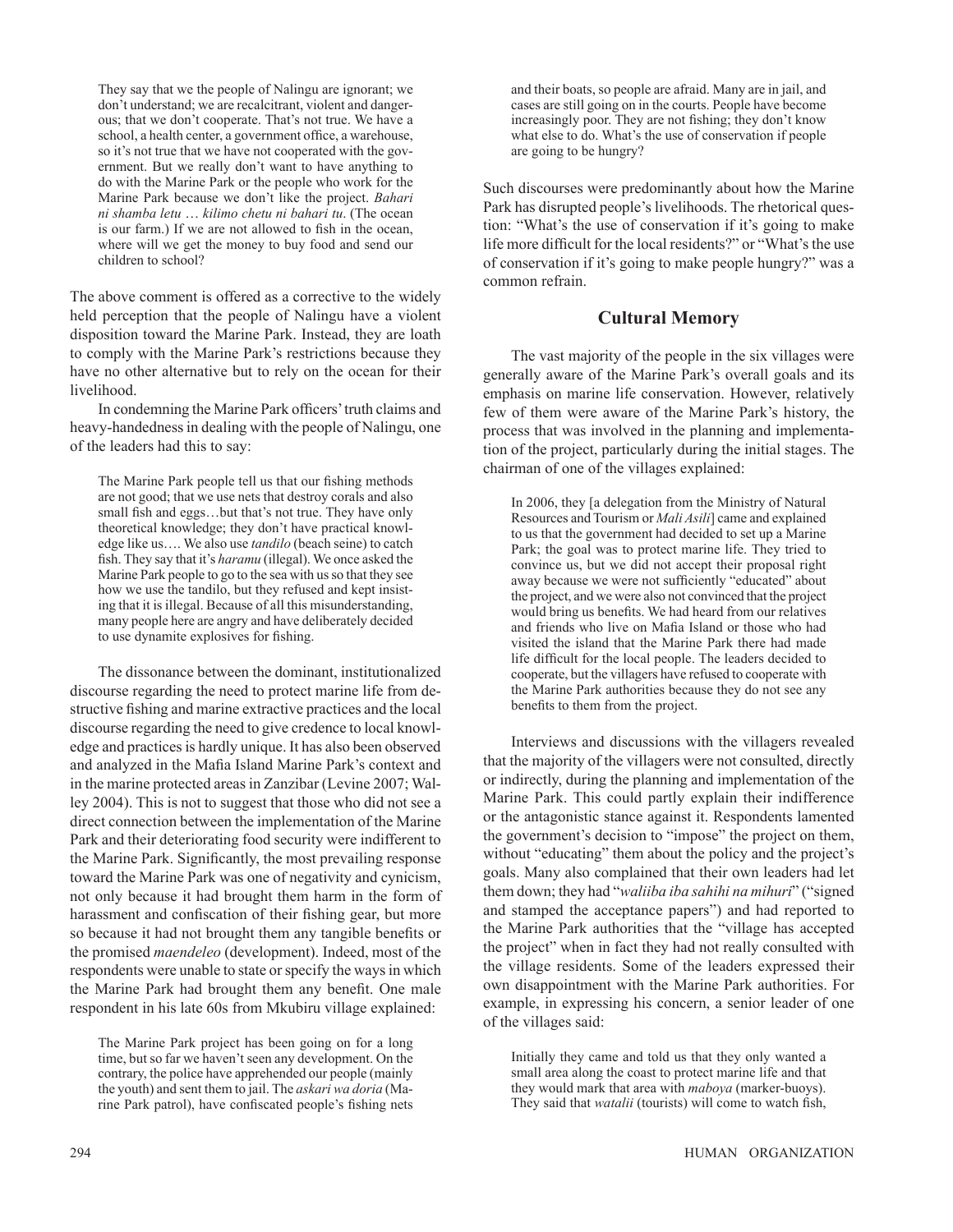and local fishers can go about their fishing activities a little further away. We thought it was a great idea so we welcomed them, but now they have taken most of Msimbati, all the way till Ruvula…our enthusiasm for the Marine Park has started to dissipate.

The absence of full consultation with the local residents, insufficient education about the Marine Park, and miscommunications about the project's scope, feelings of mistrust, exploitation, betrayal, and cheating, were some of the factors that had exacerbated people's negative disposition toward the Marine Park authorities.

When asked in what way the Marine Park had brought *faida* (benefits) or *hasara* (losses) to them, the vast majority of the respondents, including those who participated in focus group discussions, emphatically stated that they had not seen any tangible (economic) benefits in their individual lives or in their respective villages such as jobs and economic opportunities, better roads, better transportation, including a reliable ferry boat, and electricity. Some attributed it to the fact that the Marine Park was still in its initial stages, and if there were any benefits accrued, they would not see them in the immediate future. The most common response was that their lives were going to change for the worse over the next few years. This was because, on one hand, the Marine Park has put restrictions on people's access to ancestral fishing waters, and, on the other, the crop yield has precipitously declined, making farming as an "alternative" means of livelihood all the more difficult for many of the households primarily engaged in fishing and marine-extraction activities. A senior leader from Msimbati village explained:

In the beginning, there were many violent confrontations between government agents (patrols) and the villagers because the youth were using dynamites for fishing. But now people have started to understand the Marine Park's importance, and we [the local leaders] are also doing our best to educate them. But people here are poor, they have small nets, so they cannot go fishing in the deep ocean, they get only small fish…it has brought them hunger and also problems with sending children to school…. At first, we thought the Marine Park would give us modern seaworthy boats and nets, and we would go out into the sea and get lots of fish, money, and food, but nothing of that has happened; *maendeleo hamna* (there is no development) and people are hungry…. But the Marine Park has several benefits. For example, people used to eat turtles and turtle eggs, but after interactions with the Marine Park and WWF, we have given up eating the turtles and their eggs. But I am not sure what the future is going to look like; *hali itakua ngumu zaidi* (I think life is going to get harder).

Village leaders, such as the one quoted above, who had participated in meetings and workshops organized by the WWF were better informed about the Marine Park's goals and activities. They typically engaged in a double discourse of the kind embedded in the above quotes. They simultaneously emphasized that although the Marine Park had not brought any noticeable economic benefits to the local residents, individually or at the household level, the project was having a significant impact on the conservation of marine life mainly because of the restrictions put on destructive fishing practices. They mentioned that the Marine Park had significantly reduced dynamite fishing and the use of destructive fishing gear, and the ocean and the beach also looked very clean and beautiful, and that fish stocks had also increased. Because of the exigencies of life and the immediacy of people's daily needs, however, frustration, feelings of persecution, and anger among the villagers had peaked, precisely at the time that the Marine Park authorities were intensifying their patrolling activities.

#### **Coastal Squeeze**

Clearly, marine conservation projects and marine parks are designed to protect and replenish endangered/depleting fish stocks and other marine life because of destructive and unsustainable fishing and marine extraction practices. As an interim strategy, such projects are designed to offer local communities alternative livelihood strategies to enhance food security and economic empowerment. However, in rural Mtwara, as in many other parts of the world, the implementation of the Marine Park has thwarted the activities of fishers who are most dependent on the ocean as their source of livelihood. This has led to considerable frustration and anger among the people toward the project, threatening its success. People's attitudes toward this externally-imposed intervention have become increasingly negative because they feel that they have been exploited. They do not see how this project is likely to improve their livelihoods or bring in "development" when the Marine Park has expanded its boundaries and restricted their access to the ocean or their fishing practices. The Marine Park has led to a phenomenon that Bunce, Rosendo, and Brown (2010:422) have called "a coastal squeeze," leading to worsening food insecurity and the concomitant social suffering.

Despite the top-down manner in which the Marine Park has been implemented in the Mtwara region, the people who participated in this study were not lacking in resilience and both individual and collective agency in response to an externally imposed project such as the Marine Park. Both men and women do attempt to overcome overwhelming structural forces of domination and demonstrate their resistance and resilience by continuing to fish in prohibited waters, deliberately engaging in dynamite fishing in defiance of the restrictions, and even threatening violence against the Marine Park officers and NGO representatives if they enter their villages. However, there is a danger in overestimating the agency of the people who are systematically marginalized and subjected to structural violence, which manifests itself in various forms, including dispossession, worsening poverty, food insecurity, and deprivation of education and employment opportunities.

As in most of rural Tanzania, food insecurity is an important concern in rural Mtwara and one that has periodically compounded people's sense of vulnerability. Narratives of food insecurity and issues raised during the focus group discussions suggest that the problem of food insecurity in rural Mtwara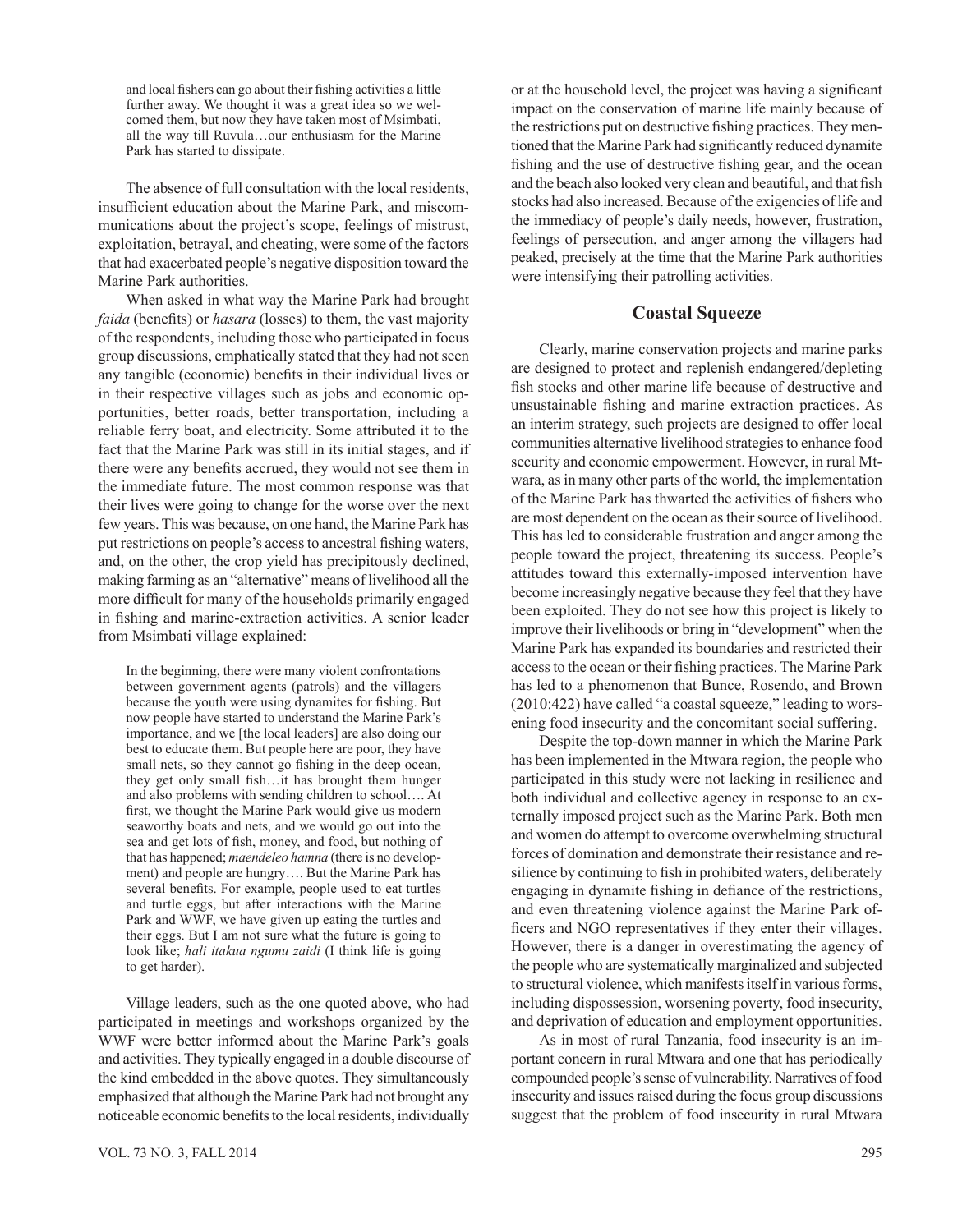demands a more nuanced analysis and explanation rather than simply correlating the increasing food insecurity with the implementation of conservation and development projects. The Marine Park authorities' restrictions on fishing and marine extraction activities have undoubtedly contributed to some villagers' perceptions of their impoverishment, disempowerment, vulnerability, and further marginalization. At the same time, the confounding effects of factors such as the increase in the local population, faltering rains, and the excessive utilization of land, often without crop rotation or fertilizer, which have contributed to the land losing its fertility, poor crop yields, and diminishing access to food, cannot be overlooked. While issues of causality that might explain the prevalence of food insecurity in the study villages are important, in the present context, it is equally important to acknowledge people's subjective interpretations of their social condition in relation to the Marine Park. Ultimately, the local residents' cooperation and participation is fundamental to the project's success and sustainability.

Through narratives, people revealed their negative disposition toward the Marine Park because they had not experienced any tangible benefits from this endeavor. In villages where the Marine Park authorities have put restrictions on fishing and marine-extraction activities, fishing has become a dangerous activity for income generation and food acquisition. People are fearful of the Marine Park rangers who confiscate their fishing nets and boats and also use physical violence against them. Many villagers feel that they have been *tumebanwa* ("squeezed") by the Marine Park, making life all the more difficult *-- maisha magumu* (life is hard). The increasing out-migration of men has increased the vulnerabilities of women, children, and the elderly, not only in terms of the violence of everyday life in the form of physical insecurity and nutritional vulnerability, but also common emotional and mental health concerns such as insecurity-induced depression, stress, and anxiety.

In recent studies, the association between food insecurity and maternal anxiety/mental health/depression/distress has been strongly documented in rural Tanzania and Zambia, although the direction of the influence remains unclear (Cole and Tembo 2011; Hadley and Patil 2006, 2008; Pike and Patil 2006). As Jo Weaver and Hadley (2009:275) have observed, "Whether expressed as acute feelings of anguish and despair; as anxiety, resignation, hopelessness, and shame; or as embodied symptoms...food insecurity compromises mental health." Nutritional anthropologists have also explicated the processes of a household becoming food insecure, along with some food insecurity's nutritional sequelae, including nutritional stunting and growth faltering (Howard and Millard 1997). Additional longitudinal research is needed in the Marine Park villages to specifically examine inter and intra-village level differences in food insecurity-related health concerns and effects, over time, especially on pregnant and lactating women and young children in the school-going age group.

The success of conservation initiatives is contingent upon how people perceive the relevance and value of these initiatives to their own lives. The people of rural Mtwara have adopted an antagonistic stance toward the Marine Park because they believe that it has brought them more harm than good. There is a palpable sense of dispossession, economic deprivation, insecurity, and powerlessness, especially among female-headed households, as male outmigration has increased. While the causal link between the implementation of the Marine Park and people's experiences of poverty, food shortages, and other hardships/vulnerability is mediated by other confounding factors, addressing people's resentment and hostility toward the project is crucial. In its present configuration, the Marine Park is likely to be a biological success (for marine life) but a social failure from a humanistic point of view. In other words, it is unlikely to result in the much emphasized "win-win" outcome. Therefore, a thorough understanding of people's subjective interpretations and experiences of acute negativity toward the Marine Park is crucial to the project's sustainability.

### **Conclusion**

This paper has highlighted the lived experiences of people in the southeastern region of rural Mtwara that has been designated a marine park. Despite the stated "good intentions" of the WWF, the Tanzanian government, the many international donors, scientists, and ecotourism operators involved in marine conservation (see MNRT 2005), the implementation of the Marine Park has resulted in considerable unpleasantness and violence executed through the state apparatuses. The pervasiveness of social misery and negative sentiments across the six villages that were studied were codified in the oft-repeated rhetorical question asked: "what's the use of conservation if people are going to be hungry?" In other words, the subjective experiences of social suffering continue to emanate from the on-going structural violence in the Mtwara region, which remains Tanzania's most neglected and underdeveloped region.

The privileging of truth discourses about destructive practices and their consequences for marine life as the basis for intervention in the form of a Marine Park, and the promise of ecotourism as an avenue to bring the people of rural Mtwara out of poverty, has not gone unchallenged. The people of Nalingu, for example, dismissed the Marine Park officers' truth claims about destructive fishing practices as only "theoretical" (i.e., wrong) and not practical (i.e., correct). Similarly, the people of Msimbati highlighted that the Marine Park officials had deceived them by making them cede large tracts of land along the coast and their traditional fishing grounds, and they had not received any economic benefits from the gate fees despite their cooperation. However, the Marine Park officials have assumed the privilege of being the competent authority to speak "the truth" about what is good and bad for marine life and by extension for the people who live in the Park's catchment area. The regulatory controls implemented "in the name of life and health" represent a biopolitics of the population "practices of intervention that are desirable, legitimate, and efficacious" (Rabinow and Rose 2006:197).

In the Marine Park's catchment area, only a small fraction of those directly affected by the project have benefitted from alternative income-generating projects such as fish farming, bee keeping, goat rearing, and fish gear exchanges, including larger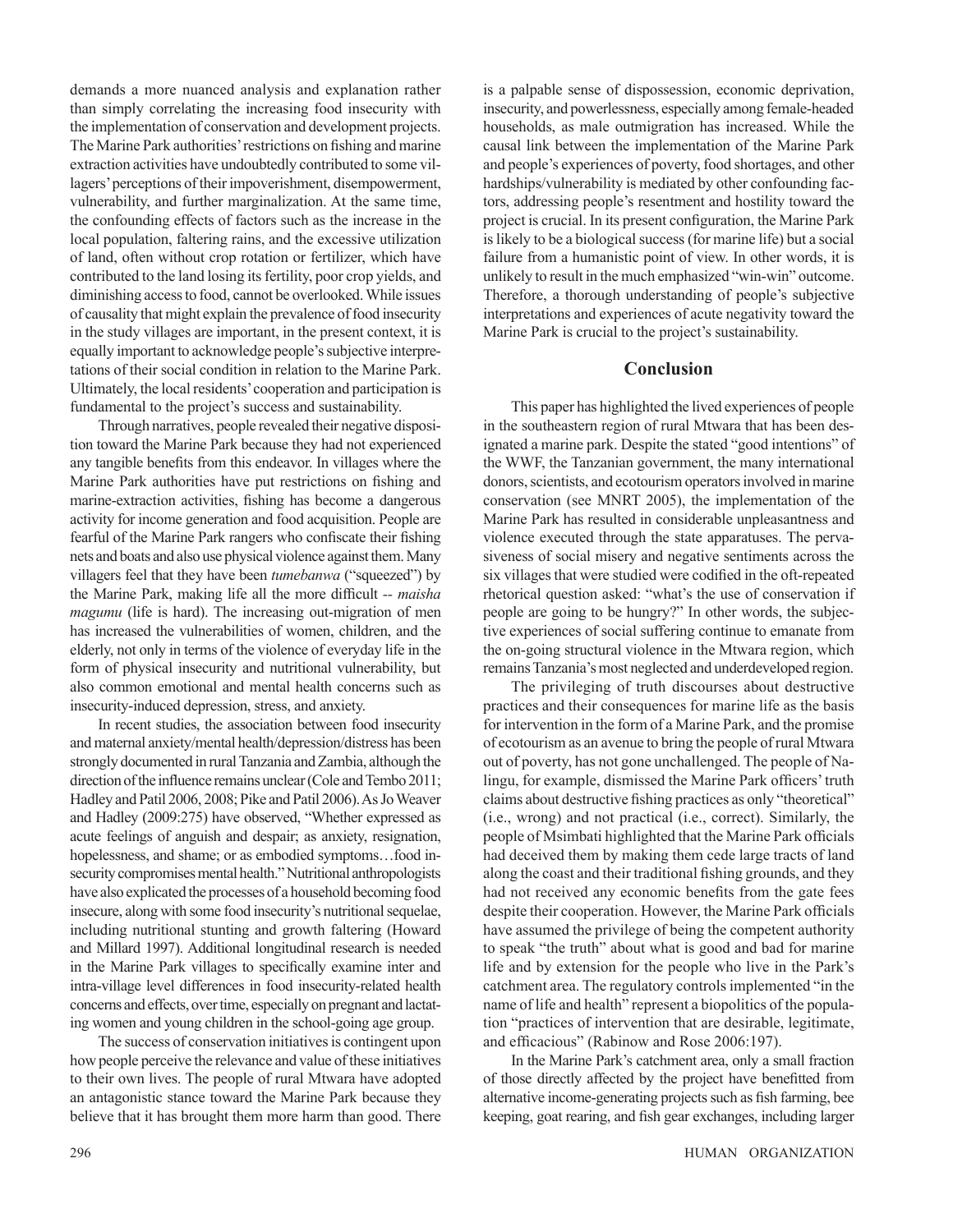boats and nets. Thus, the Marine Park represents an excellent example of how the global drive to establish MPAs and marine parks based on biological, scientific, and political-economic goals can potentially lead to unfeasible and poorly designed management interventions that fail to consider inter-stakeholder conflict, local ecological knowledge, and institutional constraints as integral to the planning process (Christie et al. 2009; Rosendo et al. 2011; Voyer, Gladstone, and Goodall 2013). For that reason, more consideration must be given to the unanticipated effects of these externally designed and externally funded conservation interventions. Given that the Marine Park is still in its early stages, there is scope for remedying the widespread disenchantment among the people living within the project's catchment area. Local stakeholders must be provided with a greater sense of ownership. They must be convinced that their well-being is constitutive of the Marine Park's policies; that their concerns will be respectfully remedied through conflict-resolution mechanisms, and greater investment in successful alternative income-generating activities to alleviate poverty, food insecurity, and promote sustainable resource use, including better gear exchange programs. Unless these concerns are promptly and effectively addressed, rather than being a "winwin" project, the Marine Park will predictably join the heap of failed conservation and development projects in East Africa.

#### **References Cited**

- Aswani, Shankar, and Takuro Furusawa
	- 2007 Do Marine Protected Areas Affect Human Nutrition and Health? A Comparison between Villages in Roviana, Soloman Islands. Coastal Management 35(5):545-565.

Benjaminsen, Arve and Ian Bryceson

2012 Conservation, Green/Blue Grabbing and Accumulation by Dispossession in Tanzania. The Journal of Peasant Studies39:335-355.

Blount, Ben, and Ariana Pitchon

2007 An Anthropological Research Protocol for Marine Protected Areas: Creating a Niche in a Multidisciplinary Cultural Hierarchy. Human Organization 66(2):103-111.

Bourdieu, Pierre

1999 The Weight of the World: Social Suffering in Contemporary Society. Cambridge, United Kingdom: Polity.

Bunce, Matthew, Katrina Brown, and Sergio Rosendo

2010 Policy Misfits, Climate Change, and Cross-Scale Vulnerability in Coastal Africa: How Development Projects Undermine Resilience. Environmental Science and Policy 13(6):485-497.

Bunce, Matthew, Sergio Rosendo, and Kathrine Brown

2010 Perceptions of Climate Change, Multiple Stressors, and Livelihoods on Marginal African Coasts. Environment Development and Sustainability 12(3):407-440.

Charles, Anthony, and Lisette Wilson

2009 Human Dimensions of Marine Protected Areas. ICES Journal of Marine Science 66(1):6-15.

#### Christie, Patrick

2004 Marine Protected Areas as Biological Successes and Social Failures in Southeast Asia. American Fisheries Society Symposium 42:155-164.

Christie, Patrick, Richard B. Pollnac, Enrique G. Oracion, Agnes Sabonsolin, Roxie Diaz, and Diana Pietri

2009 Back to the Basics: An Empirical Study Demonstrating the Importance of Local-Level Dynamics for the Success of Tropical Marine Ecocystem-based Management. Coastal Management 37(3):349-373.

Cinner, Joshua

2010 Poverty and the Use of Destructive Fishing Gear Near East African Marine Protected Areas. Environmental Conservation 36(4):321-326.

Cole, Steven, and Gelson Tembo

2011 The Effect of Food Insecurity of Mental Health: Panel Evidence from Rural Zambia. Social Science and Medicine 73(7):1071-1079

Farmer, Paul

- 2004 The Anthropology of Structural Violence. Current Anthropology 45(3):305-325.
- Francis, Julia, Agneta Nilsson, and Dixon Waruinge 2002 Marine Protected Areas in the Eastern African Region: How Successful Are They? Ambio 31(7):503-511.
- Frost, Liz, and Paul Hoggett

2008 Human Agency and Social Suffering. Critical Social Policy 28(4):438-460.

Gawler, Meg, and Christopher Muhondo

2004 Development of Mnazi Bay-Ruvuma Estuary Marine Park. Mid-term Evaluation. Final Report. UNDP-GEF Project.

- Gray, Noella J.
	- 2010 Sea Change: Exploring the International Efforts to Promote Marine Protected Areas. Conservation and Society 8(4):331-338.

Hadley, Craig, and Crystal Patil

- 2006 Food Insecurity in Rural Tanzania is Associated with Maternal Anxiety and Depression. American Journal of Human Biology 18(3):359-368.
- 2008 Seasonal Changes in Household Food Insecurity and Symptoms of Anxiety and Depression. American Journal of Physical Anthropology 135(2):225-232.
- Harrison, Paul
	- 2005 A Socio-economic Assessment of the Livelihoods Regimes for Communities of Mnazi Bay Ruvuma Estuary Marine Park, Tanzania. Incorporating Livelihood Intervention Strategies and Proposals for the Development of Alternative Income Generating Activities. Nairobi, Kenya: International Union for Conservation of Nature Eastern African Regional Office.

Howard, Mary, and Ann Miller

- 1997 Child Malnutrition and Poverty on Mount Kilimanjaro. New York: Routledge.
- Jentoft, Svein, Ratana Cheunpagdee, and J. Pascual Fernandez

2011 What are MPAs for: On Goal Formation and Displacement. Ocean Coastal Management 54(1):75-83.

#### Jo Weaver, Leslie, and Craig Hadley

2009 Moving Beyond Hunger and Nutrition: A Systematic Review of the Evidence Linking Food Insecurity and Mental Health in Developing Countries. Ecology of Food and Nutrition 48(4):263-284.